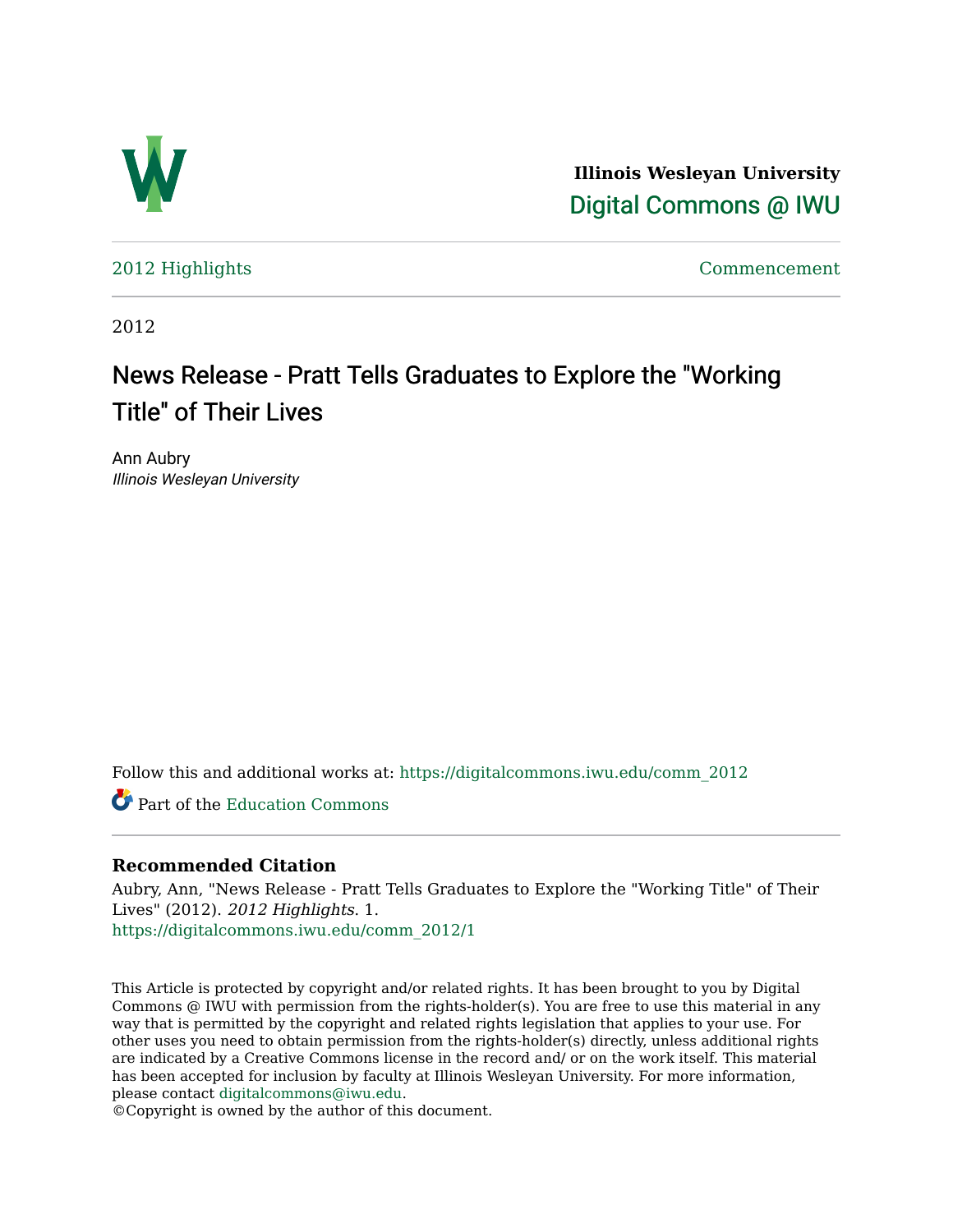## **Illinois Wesleyan Celebrates 2012 Graduates**

## April 29, 2012

BLOOMINGTON, Ill. – At the 162nd Commencement ceremony for Illinois Wesleyan University on Sunday, April 29, President Richard F. Wilson congratulated the 495 candidates for graduation, who were surrounded by family and friends at the Shirk Center.

"We gather to celebrate the potential you represent and the contributions that we know all of you will make in the future," Wilson told the Class of 2012. "I sincerely hope that you will remain loyal to Illinois Wesleyan and join more than 20,000 alumni who can be found doing great things all across this country and around the world."

George Vinyard '71, chair of the University's Board of Trustees, told the class, "You are going forth from here well prepared, both intellectually and morally, to fulfill all of the aspirations reflected in our motto," Scientia et Sapientia, or Knowledge and Wisdom. "As you pursue your life's goals and grow wiser... We hope that you will continue to think of this community as your extended family and as your home."

Vinyard and Wilson conferred an honorary Doctor of Humane Letters degree upon Awadagin Pratt. An educator, concert pianist and founder of the Dr. T.A.E.C. Pratt Music Foundation, Pratt delivered the Commencement address, "working title."

As the graduates explore the "working title" of their own lives, Pratt urged them "to know that thing that you love, whether it's a verb or a noun.

"Find and be true to what's inside of you, to what inspires you and to what you imagine," he said. "Then be completely invested in it and intense in the pursuit of the realization of your dreams."

Pratt noted that in his life he's tried to turn around the words of the William Butler Yeats poem, "The Second Coming." Paraphrasing Yeats, Pratt said, "I ask you, the Class of 2012, to live every day as I try to do: To be the best, however one defines it; to have all conviction and to be full of passionate intensity."

During the ceremony, Professor of Composition and Theory David Vayo was invested with the **Fern Rosetta Sherff Professorship in Music**, an endowed professorship established by the Sherff family in 1977. Endowed professorships honor faculty members who have distinguished themselves in terms of teaching, research and service.

Greg Shaw, professor of political science and the 2012 Student Senate Professor of the Year, told the graduates their futures hinge on their courage and creativity.

"I firmly believe the courageous habit of thinking big accounts for a large part of the difference between college graduates who merely survive, vs. those who change the world," Shaw said. "From here on out, it's going to be up to you to make your own opportunities and to have the courage and creativity to do big things with them."